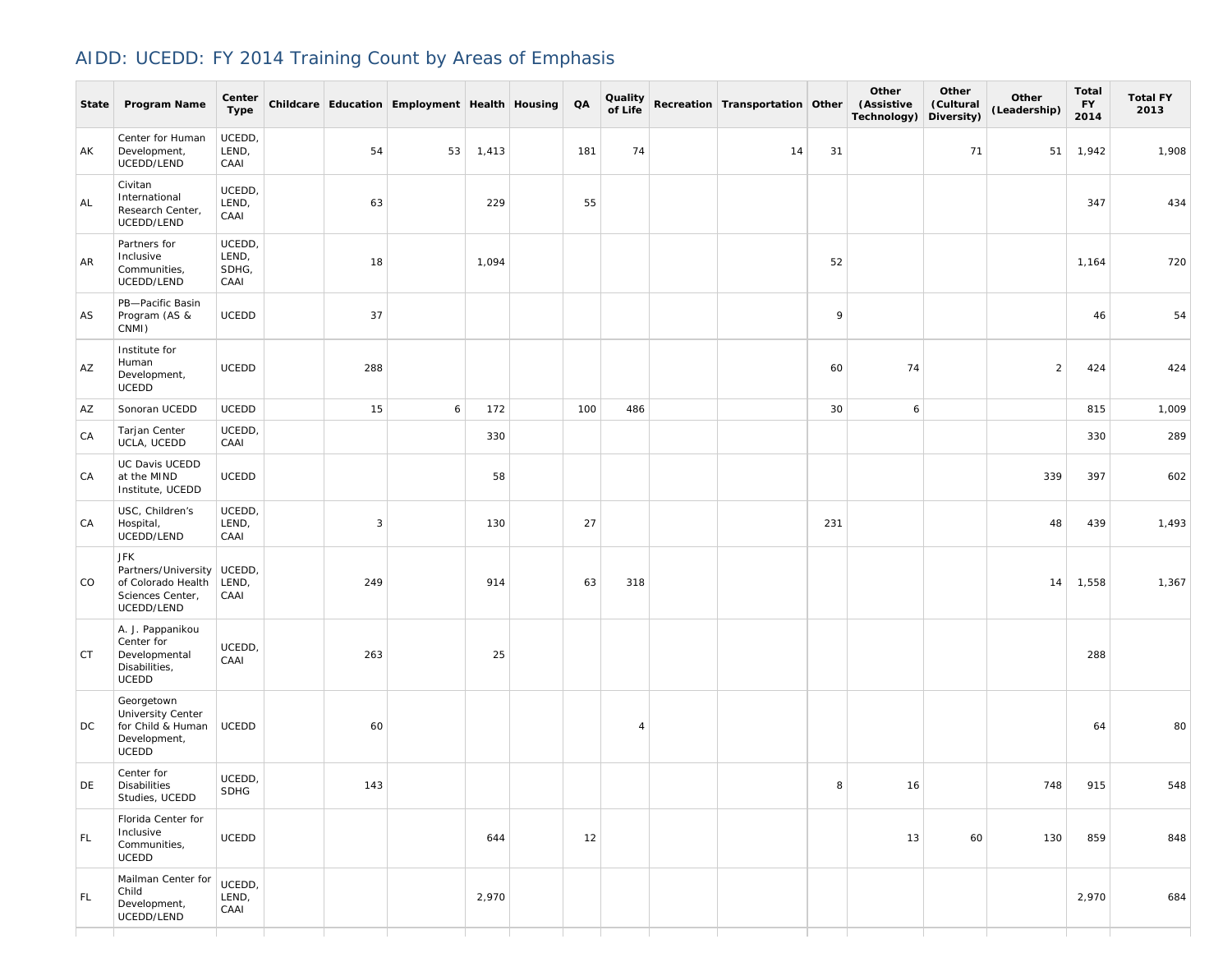| GA | Center for<br>Leadership in<br>Disability at<br>Georgia State<br>University,<br>UCEDD/LEND | UCEDD,<br>LEND,<br>CAAI          |    | 97             |              | 85          | 459 | 64  | 17 |     |     |              | 51             | 773            | 3,610 |  |
|----|--------------------------------------------------------------------------------------------|----------------------------------|----|----------------|--------------|-------------|-----|-----|----|-----|-----|--------------|----------------|----------------|-------|--|
| GA | Institute on<br>Human<br>Development and<br>Disability, UCEDD                              | UCEDD                            |    | 172            | 68           |             |     |     |    |     |     |              |                | 240            | 983   |  |
| GU | Guam Center for<br>Excellence in<br>Disabilities<br>Education, UCEDD                       | UCEDD                            |    |                |              |             | 21  |     |    |     |     |              | 24             | 45             | 236   |  |
| HI | Center on<br>Disability Studies,<br>UCEDD/LEND                                             | UCEDD,<br>LEND,<br>CAAI          |    | 115            |              |             | 19  |     |    |     |     |              |                | 134            | 19    |  |
| IA | Center for<br>Disabilities and<br>Development,<br>UCEDD/LEND                               | UCEDD,<br>LEND,<br>SDHG,<br>CAAI |    |                |              | 1,015       |     |     |    |     | 28  |              | 61             | 1,104          | 219   |  |
| ID | Center on<br>Disabilities and<br>Human<br>Development,<br>UCEDD                            | UCEDD                            |    | 446            |              |             |     |     | 21 |     | 133 |              |                | 600            | 1,316 |  |
| IL | Institute on<br>Disability & Human<br>Development,<br>UCEDD/LEND                           | UCEDD,<br>LEND,<br>SDHG,<br>CAAI |    | 81             |              | 290         |     | 818 |    | 537 | 60  | 108          | 162            | 2,056          | 443   |  |
| IN | Indiana Institute<br>on Disability and<br>Community,<br>UCEDD                              | UCEDD                            |    | $\overline{1}$ |              |             |     |     |    |     |     |              |                | $\overline{1}$ | 1,591 |  |
| ΚS | Schiefelbusch<br>Institute for Life<br>Span Studies,<br>UCEDD/LEND                         | UCEDD,<br>LEND,<br>CAAI          |    | 158            |              | 194         |     | 30  | 9  | 55  |     |              | 28             | 474            | 3     |  |
| KY | Interdisciplinary<br>Human<br>Development<br>Institute, UCEDD                              | UCEDD                            |    | 312            | 142          | 136         |     | 63  |    |     | 30  |              | 21             | 704            | 735   |  |
| LA | Louisiana State<br>University Human<br>Development<br>Center - New<br>Orleans, UCEDD       | UCEDD                            |    | 36             |              | $\mathsf O$ |     |     |    | 67  |     | 90           |                | 193            | 1,444 |  |
| MA | Eunice Kennedy<br>Shriver Center,<br>UCEDD/LEND                                            | UCEDD,<br>LEND,<br>CAAI          |    | $12$           | $\mathbf{1}$ | 736         |     | 92  |    | 15  |     |              | 10             | 866            | 298   |  |
| MA | Institute for<br>Community<br>Inclusion/Boston<br>Children's<br>Hospital,<br>UCEDD/LEND    | UCEDD,<br>LEND,<br>CAAI          |    | 41             |              | 77          |     |     |    |     |     |              | 50             | 168            | 1,813 |  |
| MD | Kennedy Krieger<br>Institute,<br>UCEDD/LEND                                                | UCEDD,<br>LEND,<br>CAAI          | 11 | 686            |              | 199         | 12  | 73  |    | 30  |     | $\mathbf{1}$ | 186            | 1,198          | 131   |  |
| ME | The University of<br>Maine, Center for<br>Community<br>Inclusion, UCEDD                    | UCEDD                            |    | 248            |              | 36          |     |     |    |     |     |              | $\overline{4}$ | 288            | 1,744 |  |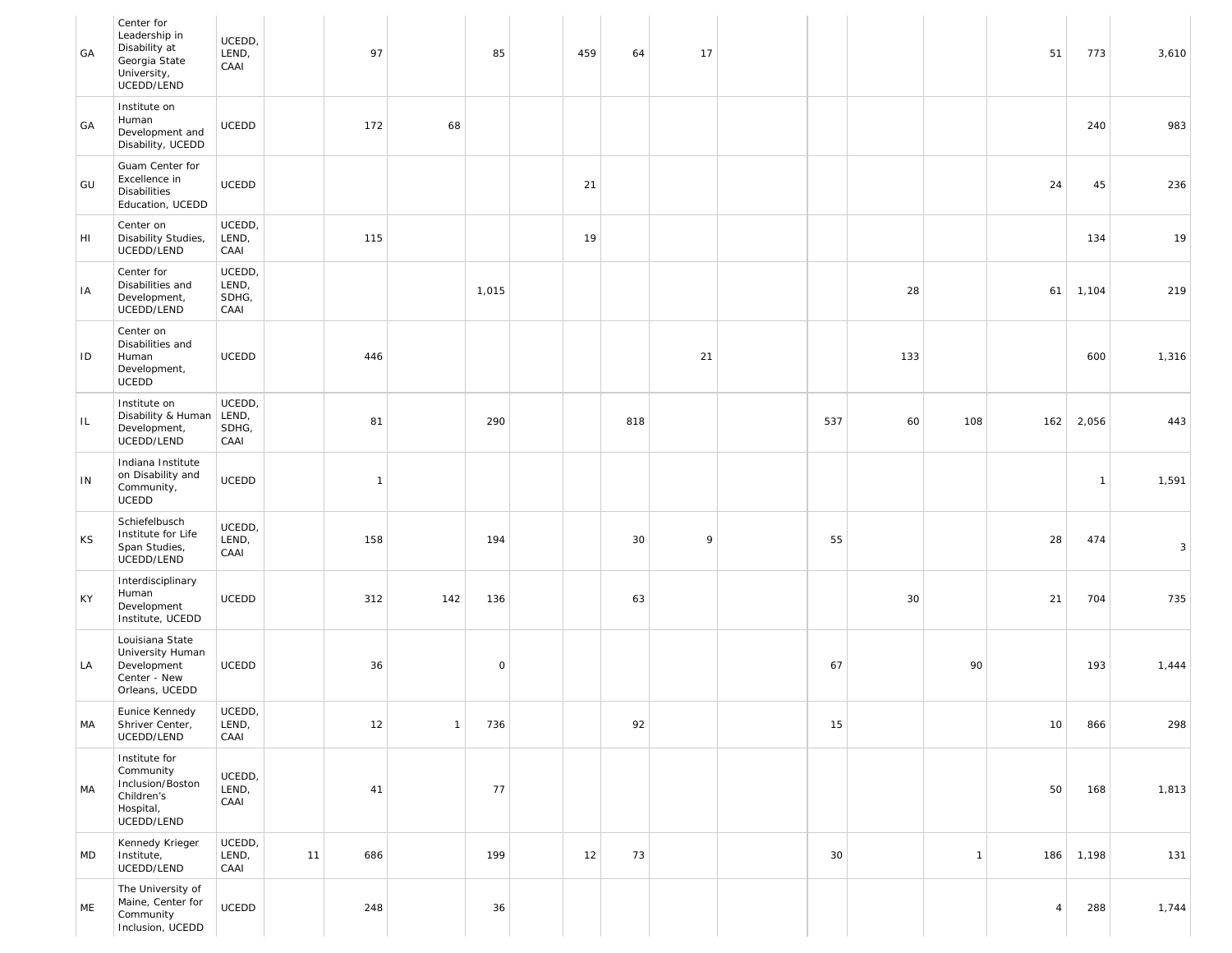| MI        | Developmental<br><b>Disabilities</b><br>Institute, UCEDD                              | UCEDD                   |    | 113 |              | 172            | 79             | 33  |    | 8            |              |    |                | 405   | 447   |
|-----------|---------------------------------------------------------------------------------------|-------------------------|----|-----|--------------|----------------|----------------|-----|----|--------------|--------------|----|----------------|-------|-------|
| MN        | Institute on<br>Community<br>Integration,<br>UCEDD/LEND                               | UCEDD,<br>LEND,<br>CAAI |    | 304 |              | 273            |                |     |    | 92           |              | 8  |                | 677   | 156   |
| MO        | University of<br>Missouri,<br>UCEDD/LEND                                              | UCEDD,<br>LEND,<br>CAAI |    | 35  | 10           |                |                | 120 |    | 40           |              |    | 25             | 230   | 247   |
| <b>MS</b> | Institute for<br>Disability Studies,<br>UCEDD                                         | <b>UCEDD</b>            | 16 | 366 |              | $\overline{c}$ |                |     |    | $\sqrt{4}$   |              |    | $\overline{4}$ | 392   | 208   |
| MT        | University of<br>Montana Rural<br>Institute, UCEDD                                    | UCEDD,<br>SDHG          |    |     |              | 32             |                |     |    |              | $\mathbf{3}$ |    | 5              | 40    | 435   |
| <b>NC</b> | Carolina Institute<br>for Developmental<br>Disabilities,<br>UCEDD/LEND                | UCEDD,<br>LEND,<br>CAAI |    | 57  |              | 691            | 82             | 8   |    | 10           |              |    | 321            | 1,169 | 220   |
| <b>ND</b> | North Dakota<br>Center for Persons<br>with Disabilities,<br>UCEDD                     | UCEDD,<br>SDHG          |    |     |              |                |                | 46  |    |              |              |    | $\overline{2}$ | 48    | 1,419 |
| NE        | Munroe-Meyer<br>Institute of<br>Genetics &<br>Rehabilitation,<br>UCEDD/LEND           | UCEDD,<br>LEND,<br>CAAI |    | 190 | 86           | 1,176          | 13             | 25  |    | 178          | 52           |    | 374            | 2,094 | 85    |
| <b>NH</b> | Institute on<br>Disability, UCEDD                                                     | UCEDD                   |    |     |              |                |                |     |    |              |              | 12 | 22             | 34    | 1,840 |
| <b>NJ</b> | The Elizabeth M.<br>Boggs Center on<br>Developmental<br>Disabilities,<br><b>UCEDD</b> | UCEDD                   |    |     |              | 317            | 140            |     |    |              |              |    |                | 457   | 648   |
| <b>NM</b> | Center for<br>Development &<br>Disability,<br>UCEDD/LEND                              | UCEDD,<br>LEND,<br>CAAI |    | 145 | $\mathbf{1}$ | 92             | $\overline{4}$ |     | 67 |              |              |    | 1,173          | 1,482 | 1,702 |
| <b>NV</b> | Nevada Center for<br>Excellence in<br>Disabilities,<br>UCEDD/LEND                     | UCEDD,<br>LEND,<br>CAAI |    | 161 |              | 40             |                |     |    | 20           |              |    | 14             | 235   | 729   |
| <b>NY</b> | Rose F. Kennedy<br>Center,<br>UCEDD/LEND                                              | UCEDD,<br>LEND,<br>CAAI | 20 | 596 |              | 531            |                |     |    | 57           |              |    | 18             | 1,222 | 1,906 |
| <b>NY</b> | Strong Center for<br>Developmental<br>Disabilities,<br>UCEDD/LEND                     | UCEDD,<br>LEND,<br>CAAI |    | 64  | 34           | 401            |                |     |    |              |              |    |                | 499   | 632   |
| NY        | Westchester<br>Institute for<br>Human<br>Development,<br>UCEDD/LEND                   | UCEDD,<br>LEND,<br>CAAI |    |     |              | 642            | 112            | 312 |    |              |              |    |                | 1,066 | 506   |
| OH        | The Nisonger<br>Center,<br>UCEDD/LEND                                                 | UCEDD,<br>LEND,<br>CAAI |    | 135 | 130          | 993            | 71             | 5   |    | 3            | 130          |    | 267            | 1,734 | 1,204 |
| OH        | University of<br>Cincinnati UCE,                                                      | UCEDD,<br>LEND,         |    | 15  | 5            | 385            |                |     |    | $\mathbf{1}$ | 65           |    |                | 471   | 406   |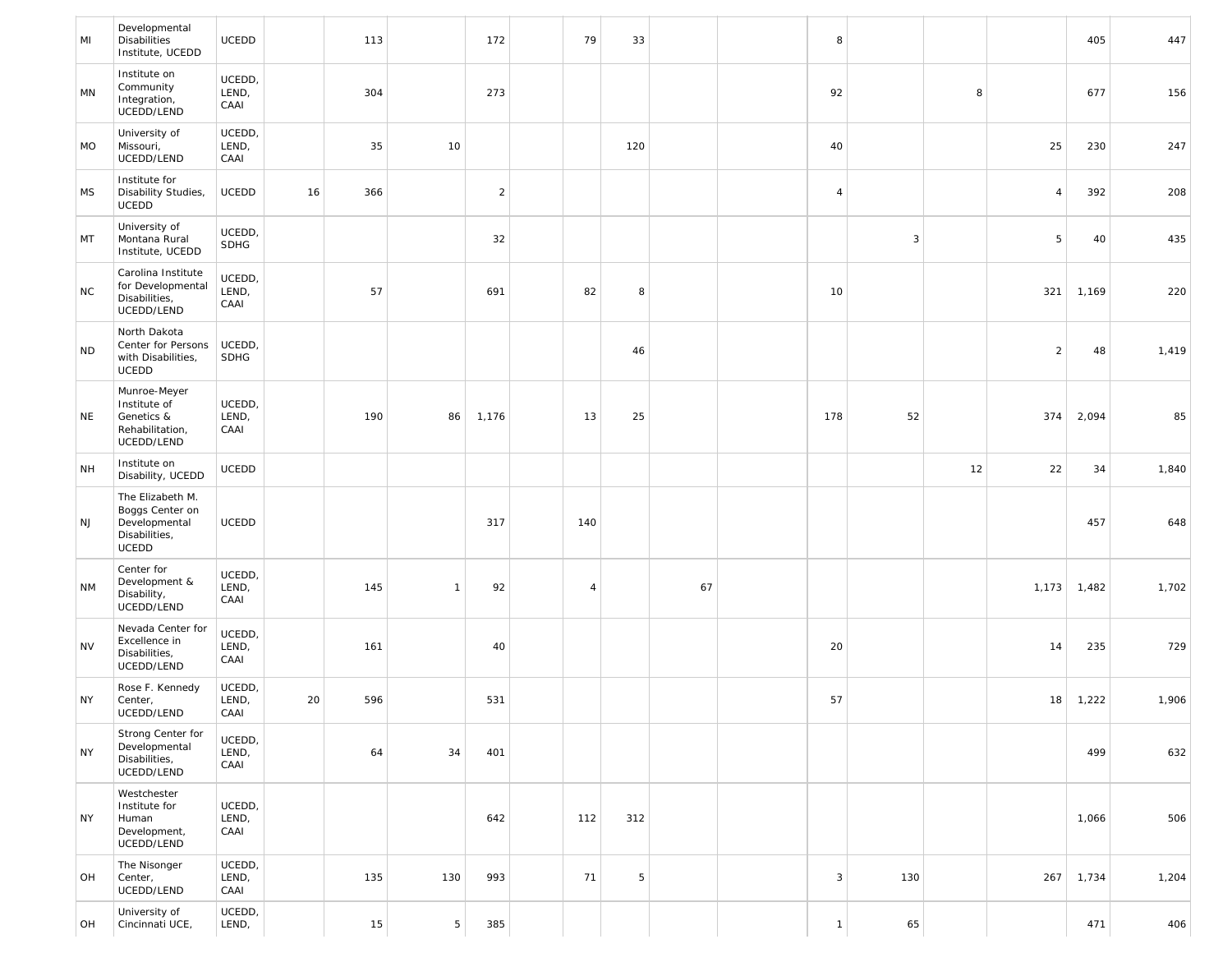|                | UCEDD/LEND                                                        | CAAI                             |    |       |                |       |    |     |     |                |     |                |     |     |       |       |
|----------------|-------------------------------------------------------------------|----------------------------------|----|-------|----------------|-------|----|-----|-----|----------------|-----|----------------|-----|-----|-------|-------|
| OK             | Center for<br>Learning and<br>Leadership,<br>UCEDD/LEND           | UCEDD,<br>LEND,<br>CAAI          |    |       |                |       |    |     | 319 |                |     |                |     | 197 | 516   | 1,461 |
| OR             | Center on Human<br>Development,<br>UCEDD                          | UCEDD                            |    | 2,528 |                | 141   |    | 210 |     |                |     |                |     | 468 | 3,347 | 4,824 |
| OR             | Oregon Institute<br>on Development &<br>Disability,<br>UCEDD/LEND | UCEDD,<br>LEND,<br>SDHG,<br>CAAI |    | 162   | 25             | 1,871 | 21 |     | 101 |                | 649 | 471            | 42  | 426 | 3,768 | 3,300 |
| PA             | Institute on<br>Disabilities,<br>UCEDD                            | UCEDD                            |    | 295   |                |       |    |     |     |                | 140 | 378            | 45  |     | 858   | 1,992 |
| PR             | Institute on<br>Developmental<br>Disabilities,<br>UCEDD           | <b>UCEDD</b>                     | 14 | 59    |                | 3     |    | 186 |     |                |     |                |     |     | 262   | 290   |
| R <sub>l</sub> | The Paul V.<br>Sherlock Center on<br>Disabilities,<br>UCEDD       | UCEDD                            |    | 131   |                |       |    |     |     |                |     |                |     |     | 131   | 138   |
| $\sf SC$       | Center for<br>Disability<br>Resources,<br>UCEDD/LEND              | UCEDD,<br>LEND,<br>SDHG,<br>CAAI |    |       |                |       |    |     |     |                | 15  | $\overline{7}$ |     |     | 22    | 68    |
| SD             | Center for<br>Disabilities,<br>UCEDD/LEND                         | UCEDD,<br>LEND,<br>CAAI          |    | 59    | $\overline{4}$ | 102   |    |     |     |                |     |                | 280 |     | 445   | 586   |
| TN             | Boling Center for<br>Developmental<br>Disabilities,<br>UCEDD/LEND | UCEDD,<br>LEND,<br>CAAI          |    | 12    |                | 729   |    |     |     |                |     |                |     |     | 741   | 1,151 |
| TN             | Vanderbilt<br>University,<br>UCEDD/LEND                           | UCEDD,<br>LEND,<br>CAAI          |    |       | 81             |       |    |     |     |                |     |                |     |     | 81    | 486   |
| TX             | Center on<br>Disability and<br>Development,<br>UCEDD              | UCEDD                            |    | 555   | 26             |       |    |     |     |                |     |                |     |     | 581   | 757   |
| TX             | Texas Center for<br>Disability Studies,<br>UCEDD                  | UCEDD,<br>CAAI                   |    | 65    |                |       |    |     |     |                | 90  |                |     |     | 155   | 93    |
| UT             | Center for Persons<br>with Disabilities,<br>UCEDD/LEND            | UCEDD,<br>LEND,<br>CAAI          |    | 808   | $\overline{7}$ | 179   |    | 368 | 13  |                | 237 | 43             | 40  | 17  | 1,712 | 1,091 |
| VA             | Partnership for<br>People with<br>Disabilities,<br>UCEDD/LEND     | UCEDD,<br>LEND,<br>SDHG,<br>CAAI |    | 20    |                | 2,298 |    |     |     |                |     |                |     |     | 2,318 | 2,028 |
| VT             | Center on<br>Disability &<br>Community<br>Inclusion, UCEDD        | UCEDD,<br>LEND                   |    | 498   | 40             | 51    |    |     |     | $\overline{7}$ |     | 9              | 28  | 45  | 678   | 696   |
| WA             | Center on Human<br>Development &<br>Disability,<br>UCEDD/LEND     | UCEDD,<br>LEND,<br>CAAI          |    | 66    |                | 884   |    |     |     |                | 91  |                | 30  | 94  | 1,165 | 850   |
| WI             | Waisman Center,                                                   | UCEDD,<br>LEND,                  |    |       |                | 1,229 |    |     |     |                |     |                |     |     | 1,229 | 1,753 |